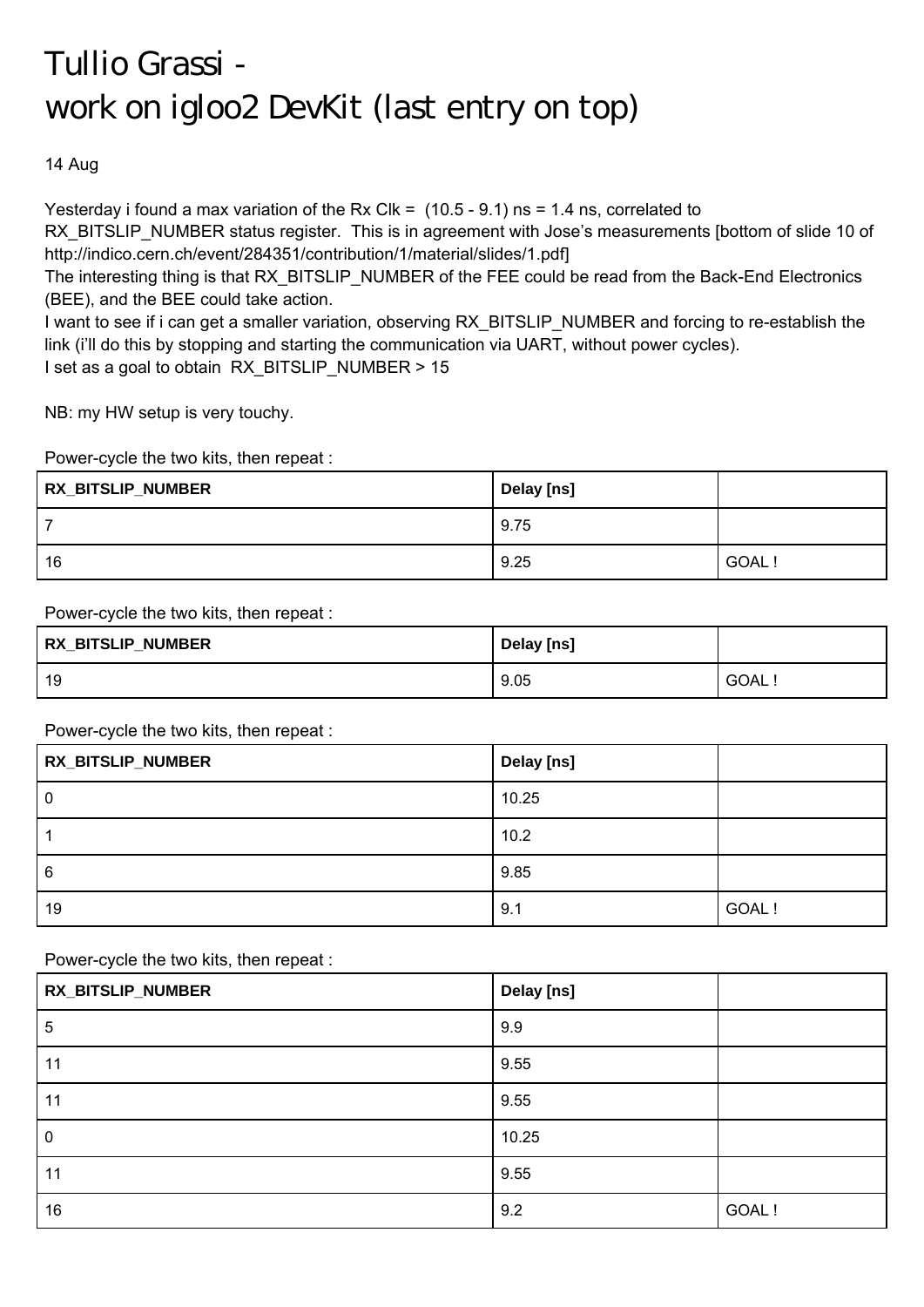Power-cycle the two kits, then repeat :

| <b>RX_BITSLIP_NUMBER</b> | Delay [ns] |             |
|--------------------------|------------|-------------|
| 19                       | 9.1        | <b>GOAL</b> |

Power-cycle the two kits, then repeat :

| RX_BITSLIP_NUMBER | Delay [ns] |        |
|-------------------|------------|--------|
| 14                | 9.35       |        |
| 4                 | 10.0       |        |
| 10                | 9.6        |        |
| 8                 | 9.75       |        |
| 19                | 9.1        | GOAL ! |

So, just looking at the RX BITSLIP NUMBER and resetting the link (operations that can be done from the Back End Electronics, automated by the sw), I have achieved the following delays of the Recovered Clock in the FEE: 9.25, 9.05, 9.1, 9.2, 9.1, 9.1 ns.

## **This corresponds to a max variation = (9.25 - 9.05) ns = 0.2 ns**

The variation could be further reduced accepting a single value of RX\_BITSLIP\_NUMBER .

Now I make an approximate jitter measurement of the Recovered clock:

the recovered clock is sent to a heade pin as signle-end, use a single-end active probe

use the histogram function of the scope (horizontal hitogram placed on the middle of the rising edge of the signal).

Over 1 minute, the peak-to-peak variation is 150 ps. This probably has a large contribution from the hardware setup.

In order to make a better measure, i need to send out the Rec clock differentially. Assign as follow: RX FRAME CLK  $\rightarrow$  (C4, D5)  $\rightarrow$  J1.43, J1.45 TX FRAME CLK  $\rightarrow$  (F5, F6)  $\rightarrow$  J1.37, J1.39

Measure the pk-pk jitter on Kit SN 8 RX FRAME CLK  $\rightarrow$  (C4, D5)  $\rightarrow$  J1.43, J1.45 with a differential probe; it is 300 ps.

It is strange tha t it is bigger than with single-end signal and probe.

13 Aug

Prepare the two Dev kits SN 7 and SN 8, test fw LATOP\GBT\_On\_Igloo2\_M2GL\_EVAL\_KIT\_LATOP.stp (SVN Rev 4718) transmitting from SN 7 to SN 8.

Each kit has the following signals available on pins on connector J1:

TX\_WORD\_CLK  $\rightarrow$  AB15  $\rightarrow$  J1.1 expected ~240 MHz (an igloo2 20-bit SERDES word) TX FRAME CLK  $\rightarrow$  AA15  $\rightarrow$  J1.3 expected ~40 MHz (a GBT 120-bit frame) RX\_WORD\_CLK  $\rightarrow$  AA16  $\rightarrow$  J1.6 RX FRAME CLK  $\rightarrow$  AB18  $\rightarrow$  J1.7 TX\_MATCH\_FLAG  $\rightarrow$  AA17  $\rightarrow$  J1.8 RX\_MATCH\_FLAG  $\rightarrow$  AB19  $\rightarrow$  J1.9 RX HEADER FLAG  $\rightarrow$  AB17  $\rightarrow$  J1.12